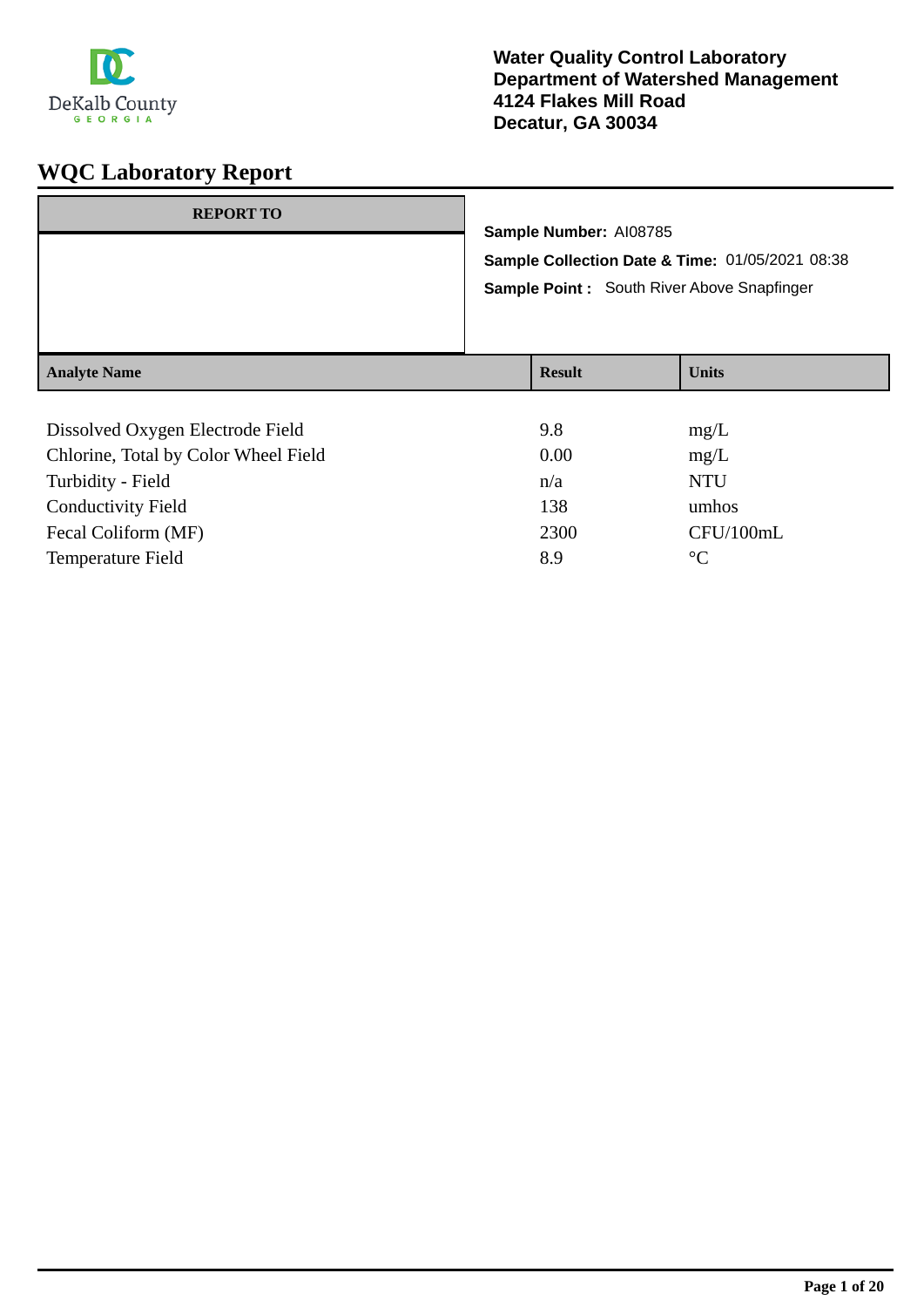

| <b>REPORT TO</b>    | Sample Number: AI08786 | Sample Collection Date & Time: 01/05/2021 10:47<br>Sample Point : South River Below LAS |
|---------------------|------------------------|-----------------------------------------------------------------------------------------|
| <b>Analyte Name</b> | <b>Result</b>          | <b>Units</b>                                                                            |

| Turbidity - Field                    | n/a  | <b>NTU</b>      |
|--------------------------------------|------|-----------------|
| <b>Conductivity Field</b>            | 198  | umhos           |
| Chlorine, Total by Color Wheel Field | n/a  | mg/L            |
| pH Field                             | 7.2  | SU              |
| Dissolved Oxygen Electrode Field     | 9.7  | mg/L            |
| <b>Temperature Field</b>             | 10.6 | $\rm ^{\circ}C$ |
| Fecal Coliform (MF)                  | 400  | CFU/100mL       |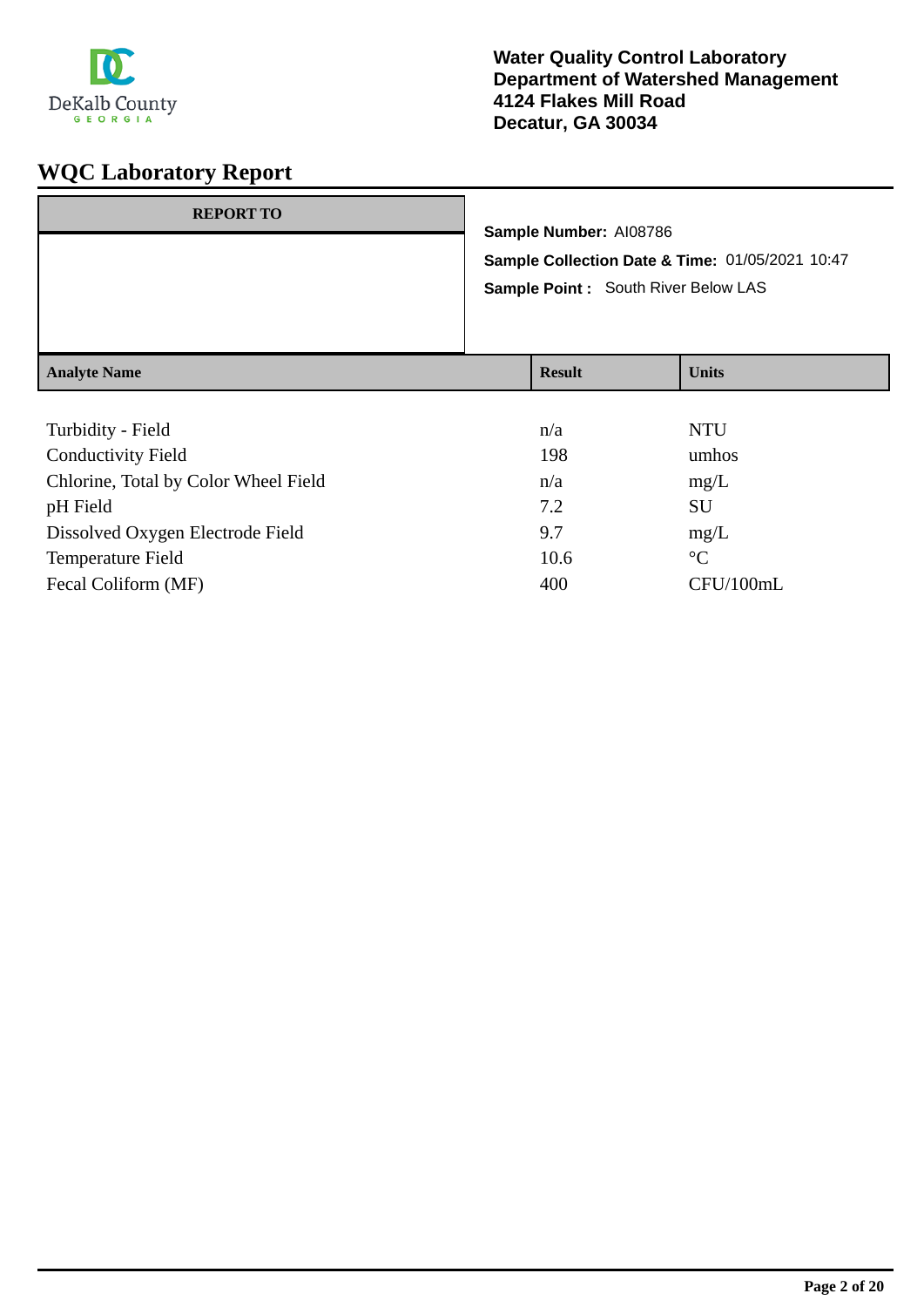

| <b>REPORT TO</b>                 |                                                                                                                           |              |  |  |  |
|----------------------------------|---------------------------------------------------------------------------------------------------------------------------|--------------|--|--|--|
|                                  | Sample Number: AI08787<br>Sample Collection Date & Time: 01/05/2021 09:30<br>Sample Point: South River at Bouldercrest Rd |              |  |  |  |
|                                  |                                                                                                                           |              |  |  |  |
|                                  |                                                                                                                           |              |  |  |  |
| <b>Analyte Name</b>              | <b>Result</b>                                                                                                             | <b>Units</b> |  |  |  |
| Dissolved Oxygen Electrode Field | 9.7                                                                                                                       | mg/L         |  |  |  |

| $P_{10001}$ , ea $O_{11}$ , gen Eieen oae 1 iera | -    | $\mathbf{u}$    |
|--------------------------------------------------|------|-----------------|
| pH Field                                         | 7.4  | SU              |
| Temperature Field                                | 9.7  | $\rm ^{\circ}C$ |
| Chlorine, Total by Color Wheel Field             | 0.00 | mg/L            |
| <b>Conductivity Field</b>                        | 178  | umhos           |
| Fecal Coliform (MF)                              | 1800 | CFU/100mL       |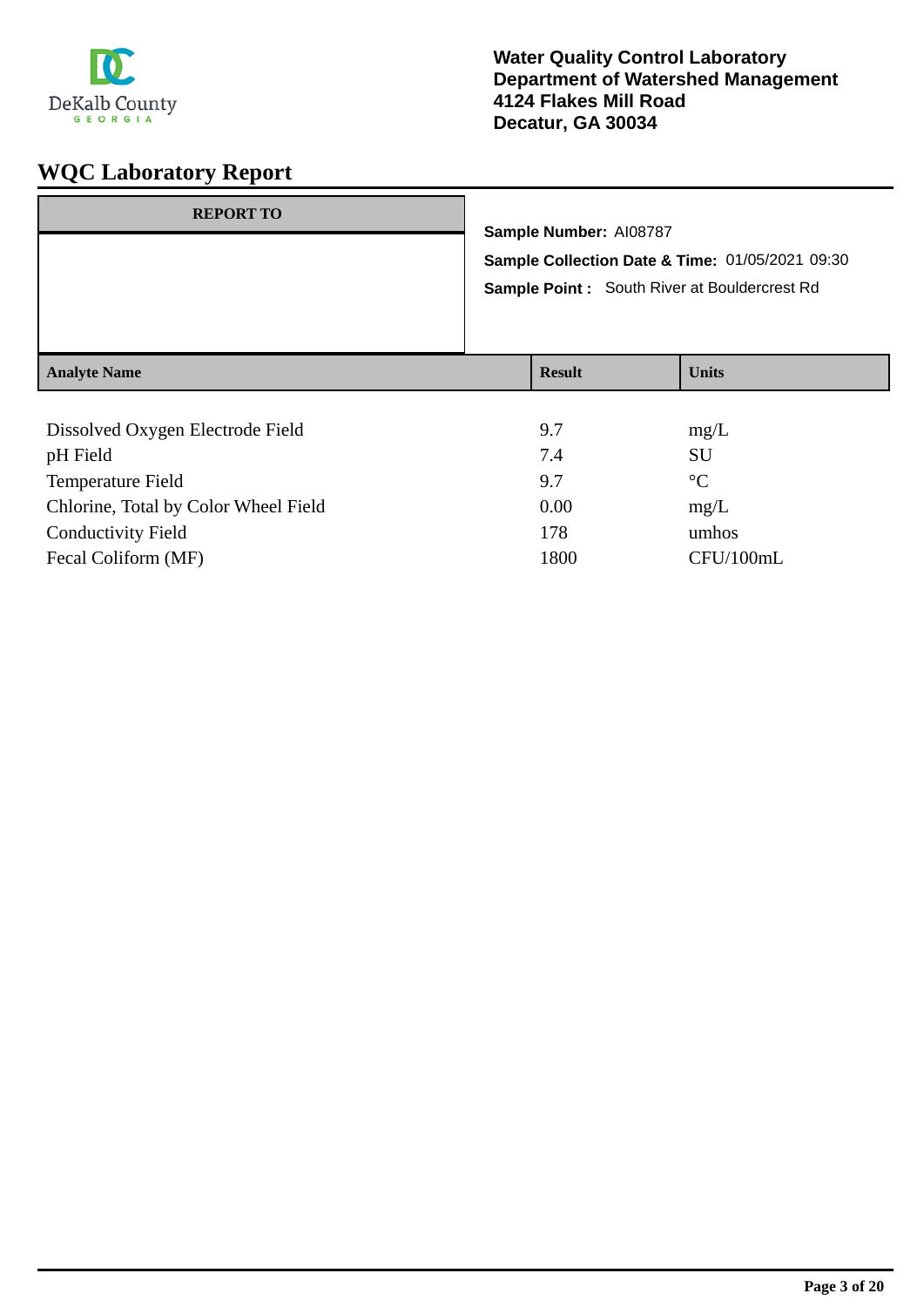

| <b>REPORT TO</b>    | Sample Number: AI08788<br>Sample Point: South River at Klondike Rd | Sample Collection Date & Time: 01/05/2021 11:16 |
|---------------------|--------------------------------------------------------------------|-------------------------------------------------|
| <b>Analyte Name</b> | <b>Result</b>                                                      | <b>Units</b>                                    |

| Dissolved Oxygen Electrode Field     | 10.2 | mg/L            |
|--------------------------------------|------|-----------------|
| Chlorine, Total by Color Wheel Field | n/a  | mg/L            |
| <b>Conductivity Field</b>            | 187  | umhos           |
| pH Field                             | 7.5  | <b>SU</b>       |
| Temperature Field                    | 9.3  | $\rm ^{\circ}C$ |
| Turbidity - Field                    | n/a  | <b>NTU</b>      |
| Fecal Coliform (MF)                  | 260  | CFU/100mL       |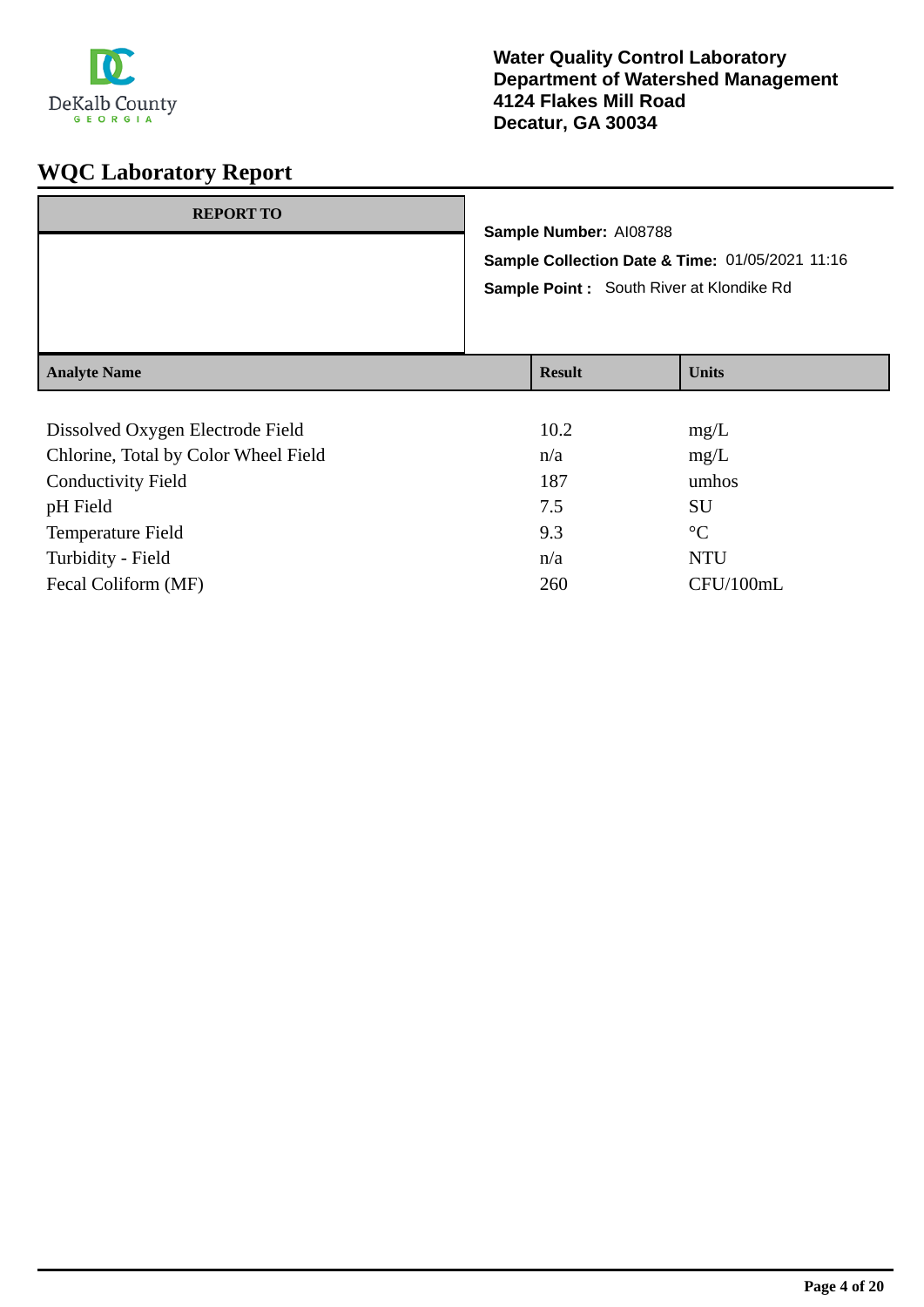

| <b>REPORT TO</b>    | Sample Number: AI08790<br>Sample Collection Date & Time: 01/05/2021 10:00<br>Sample Point: South River at Moreland Ave |               |              |
|---------------------|------------------------------------------------------------------------------------------------------------------------|---------------|--------------|
| <b>Analyte Name</b> |                                                                                                                        | <b>Result</b> | <b>Units</b> |
| nH Field            |                                                                                                                        | 73            | <b>SII</b>   |

| pH Field                             | 7.3  | SU        |
|--------------------------------------|------|-----------|
| Chlorine, Total by Color Wheel Field | 0.00 | mg/L      |
| Dissolved Oxygen Electrode Field     | 9.3  | mg/L      |
| <b>Conductivity Field</b>            | 173  | umhos     |
| Fecal Coliform (MF)                  | 3300 | CFU/100mL |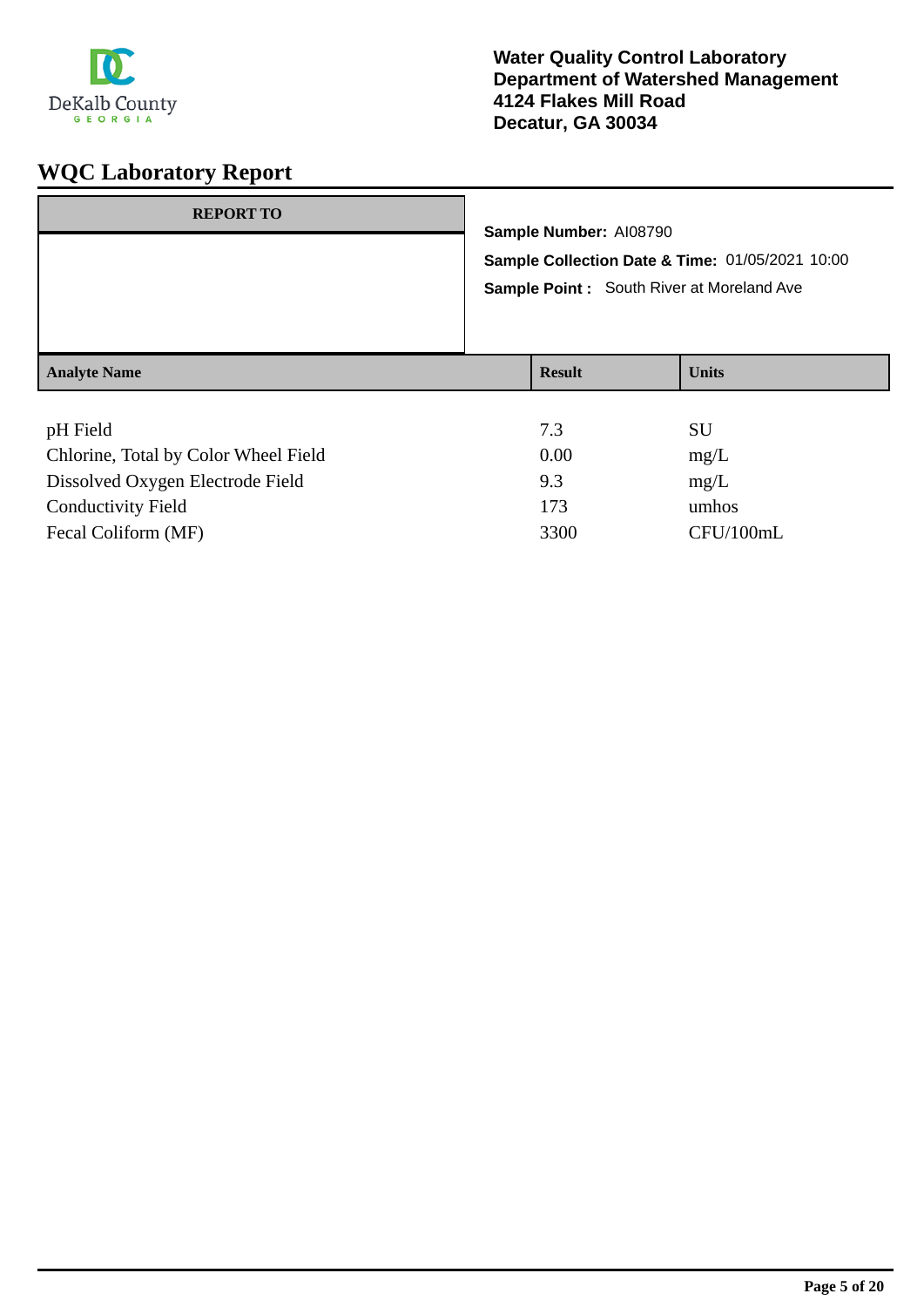

| <b>REPORT TO</b>                         | Sample Number: AI08837<br>Sample Collection Date & Time: 01/06/2021 08:56<br>Sample Point : Shoal Creek Rainbow Drive |               |                              |
|------------------------------------------|-----------------------------------------------------------------------------------------------------------------------|---------------|------------------------------|
|                                          |                                                                                                                       |               |                              |
| <b>Analyte Name</b>                      |                                                                                                                       | <b>Result</b> | <b>Units</b>                 |
| Fecal Coliform (MF)<br>Temperature Field |                                                                                                                       | 270<br>7.7    | CFU/100mL<br>$\rm ^{\circ}C$ |

Dissolved Oxygen Electrode Field 10.6 mg/L pH Field SU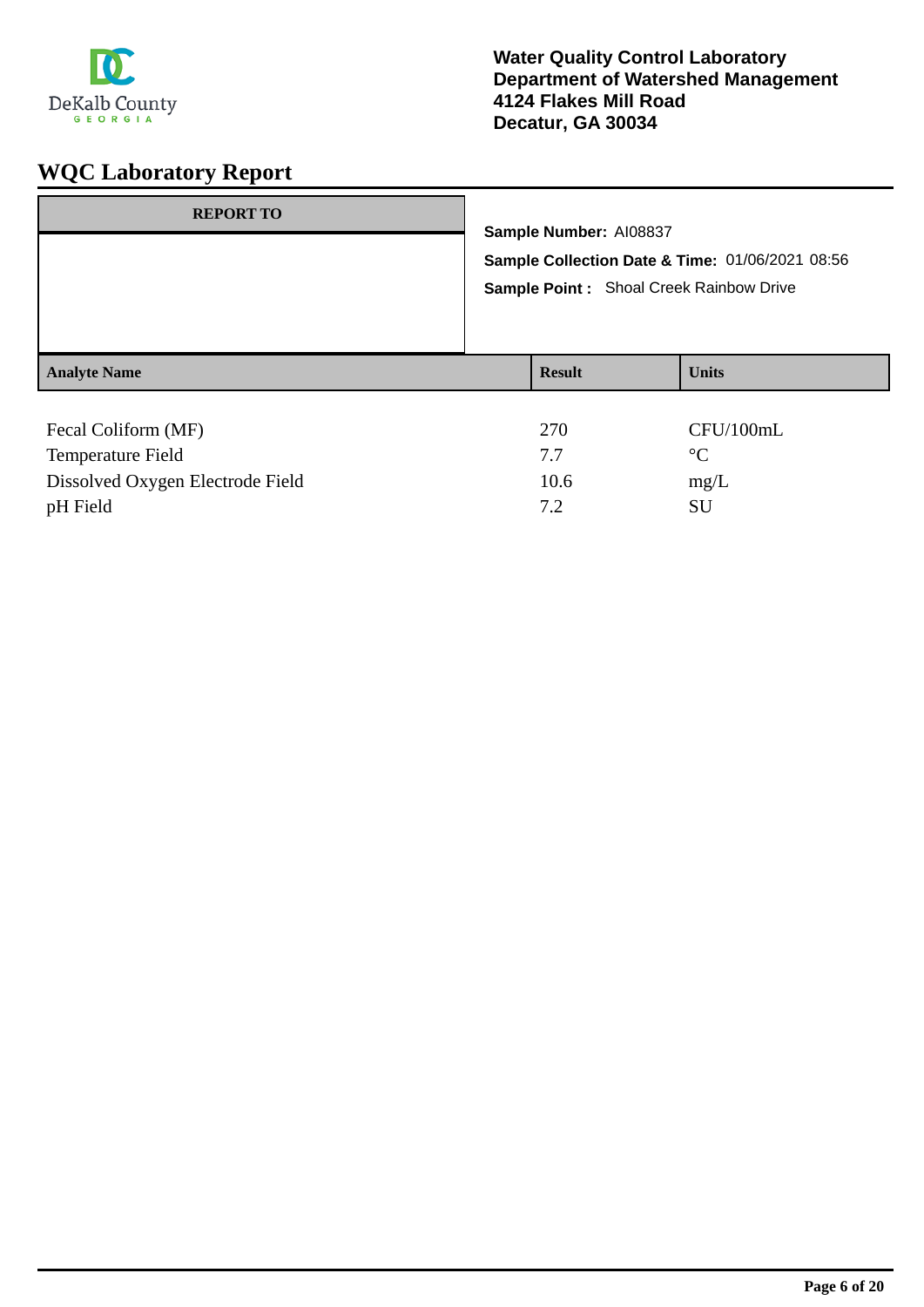

| <b>REPORT TO</b>                                     | Sample Number: AI08838<br>Sample Collection Date & Time: 01/06/2021 10:45<br>Sample Point: Snapfinger Creek at Hwy 12 |                    |                                           |
|------------------------------------------------------|-----------------------------------------------------------------------------------------------------------------------|--------------------|-------------------------------------------|
| <b>Analyte Name</b>                                  |                                                                                                                       | <b>Result</b>      | <b>Units</b>                              |
| Fecal Coliform (MF)<br>pH Field<br>Temperature Field |                                                                                                                       | 3700<br>7.7<br>8.5 | CFU/100mL<br><b>SU</b><br>$\rm ^{\circ}C$ |

Dissolved Oxygen Electrode Field 10.2 mg/L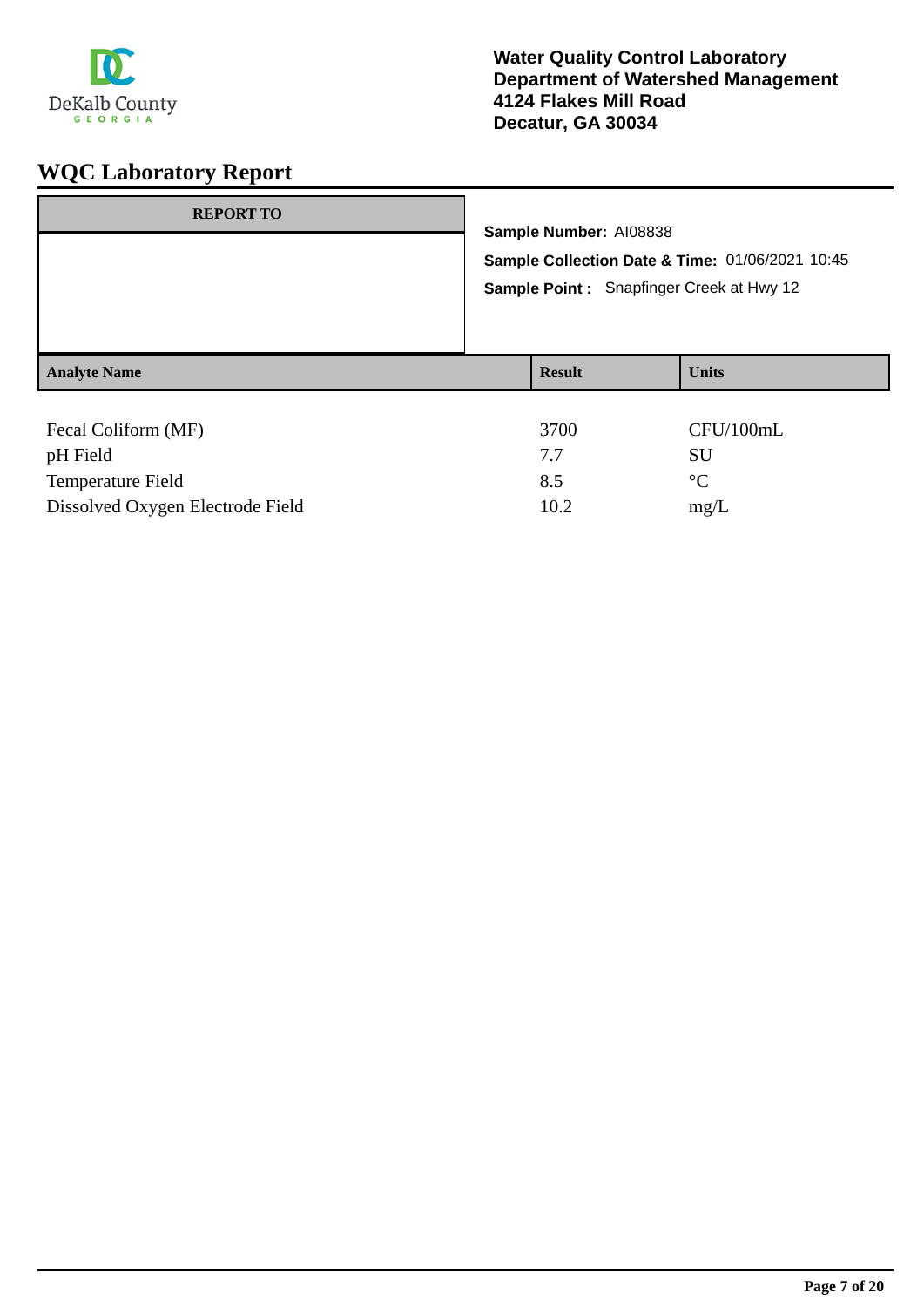

| <b>REPORT TO</b>         | Sample Number: AI08839<br>Sample Collection Date & Time: 01/06/2021 08:23<br><b>Sample Point: Snapfinger Creek Dogwood Farms</b> |               |                 |
|--------------------------|----------------------------------------------------------------------------------------------------------------------------------|---------------|-----------------|
| <b>Analyte Name</b>      |                                                                                                                                  | <b>Result</b> | <b>Units</b>    |
| <b>Temperature Field</b> |                                                                                                                                  | 7.8           | $\rm ^{\circ}C$ |

| <b>ICILIPCIALUIC L'ICIU</b>      | 1.0  |           |
|----------------------------------|------|-----------|
| Dissolved Oxygen Electrode Field | 10.7 | mg/L      |
| pH Field                         | 7.5  | SU        |
| Fecal Coliform (MF)              | 2500 | CFU/100mL |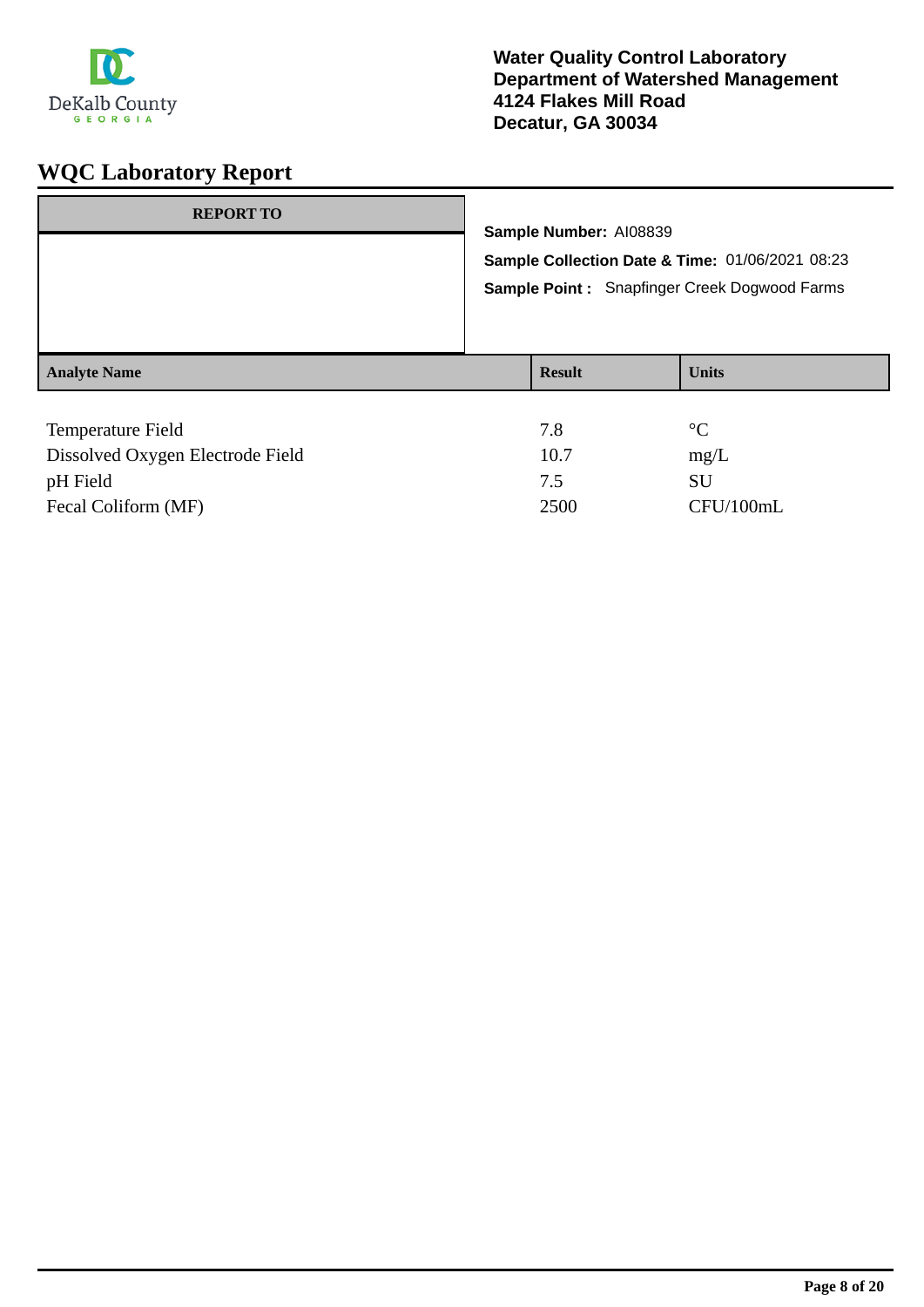

| <b>REPORT TO</b>         | Sample Number: AI08840<br>Sample Collection Date & Time: 01/06/2021 08:39<br>Sample Point: Shoal Creek Ga. Hwy 155 |               |                 |
|--------------------------|--------------------------------------------------------------------------------------------------------------------|---------------|-----------------|
| <b>Analyte Name</b>      |                                                                                                                    | <b>Result</b> | <b>Units</b>    |
| <b>Temperature Field</b> |                                                                                                                    | 7.2           | $\rm ^{\circ}C$ |

| Dissolved Oxygen Electrode Field | 10.5 | mg/L      |
|----------------------------------|------|-----------|
| pH Field                         |      | SU        |
| Fecal Coliform (MF)              | 310  | CFU/100mL |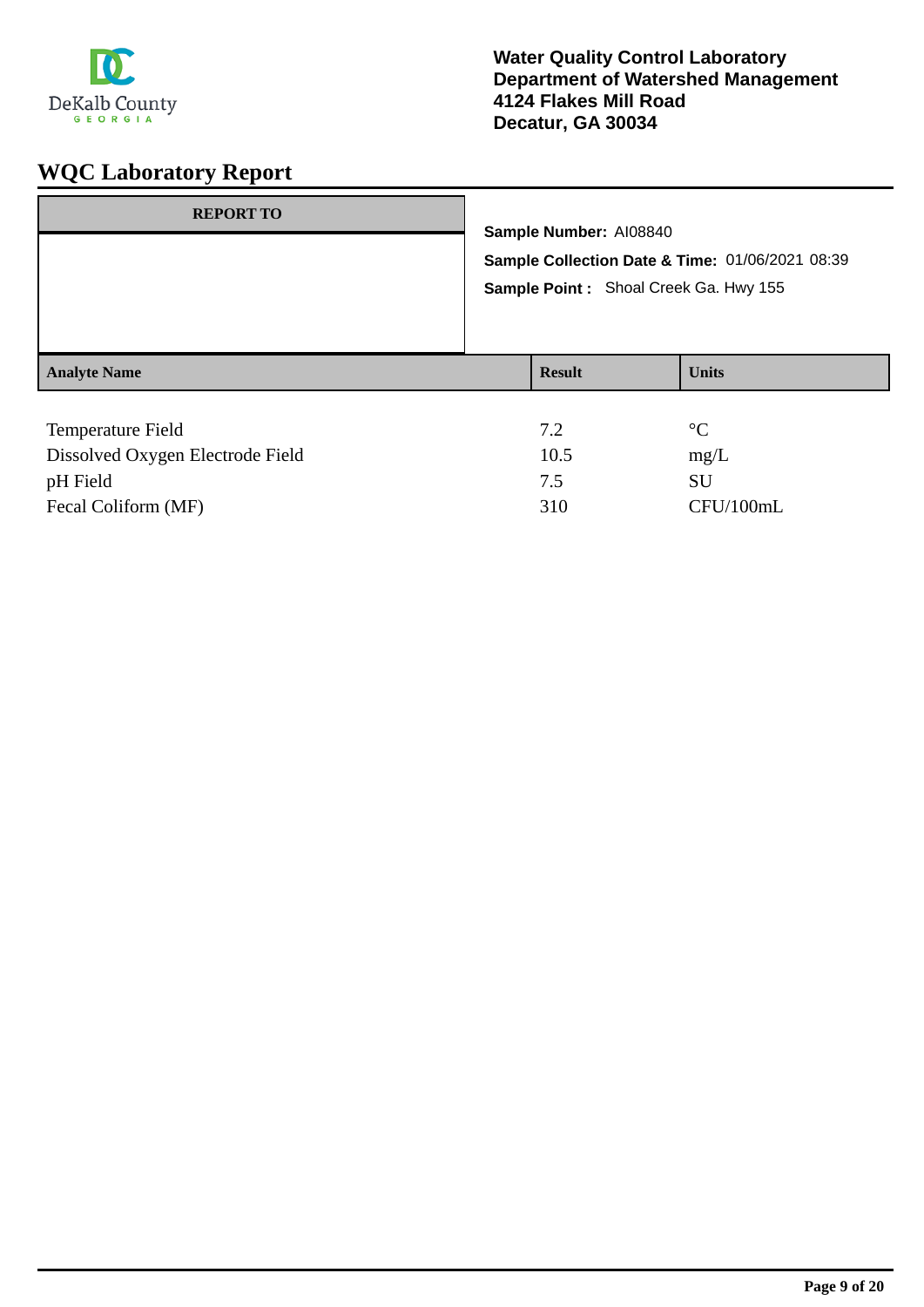

| <b>REPORT TO</b>    | Sample Number: AI08870<br>Sample Collection Date & Time: 01/07/2021 09:40<br>Sample Point: Nancy Creek Chamblee Dunwoody |               |              |
|---------------------|--------------------------------------------------------------------------------------------------------------------------|---------------|--------------|
| <b>Analyte Name</b> |                                                                                                                          | <b>Result</b> | <b>Units</b> |
| <b>TT TT: 11</b>    |                                                                                                                          | $\sim$ $\sim$ | $\sim$ T T   |

| pH Field                         | 6.9  | SU             |
|----------------------------------|------|----------------|
| Dissolved Oxygen Electrode Field | 10.8 | mg/L           |
| Fecal Coliform (MF)              | 20   | CFU/100mL      |
| Temperature Field                | 7 Q  | $\circ$ $\sim$ |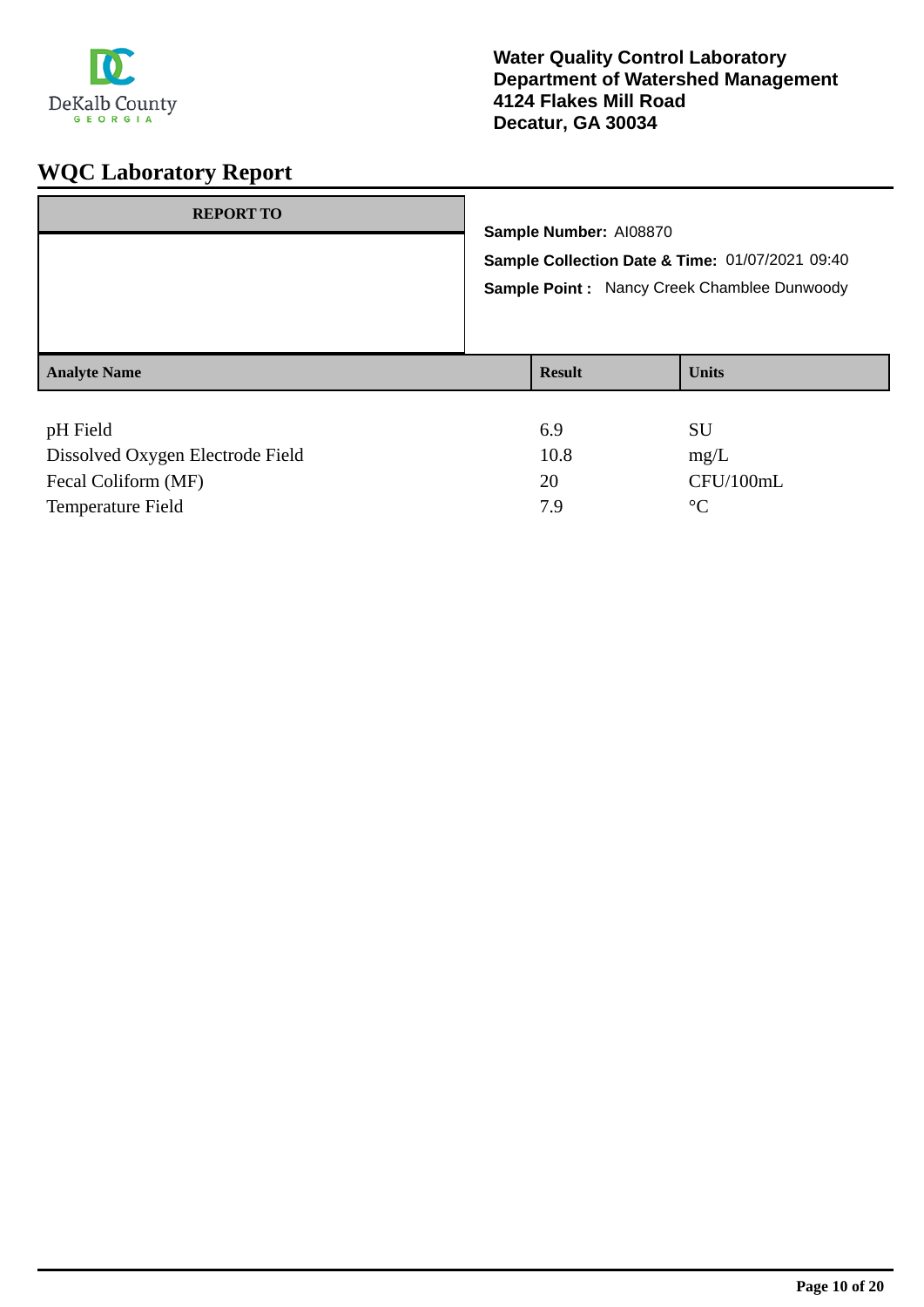

| <b>REPORT TO</b>    | Sample Number: AI08871<br>Sample Collection Date & Time: 01/07/2021 09:54<br>Sample Point: Nancy Creek Johnson Ferry |               |                 |
|---------------------|----------------------------------------------------------------------------------------------------------------------|---------------|-----------------|
| <b>Analyte Name</b> |                                                                                                                      | <b>Result</b> | <b>Units</b>    |
| Temperature Field   |                                                                                                                      | 7.5           | $\rm ^{\circ}C$ |

| Dissolved Oxygen Electrode Field | 10.5 | mg/L      |
|----------------------------------|------|-----------|
| pH Field                         |      | SU        |
| Fecal Coliform (MF)              | 140  | CFU/100mL |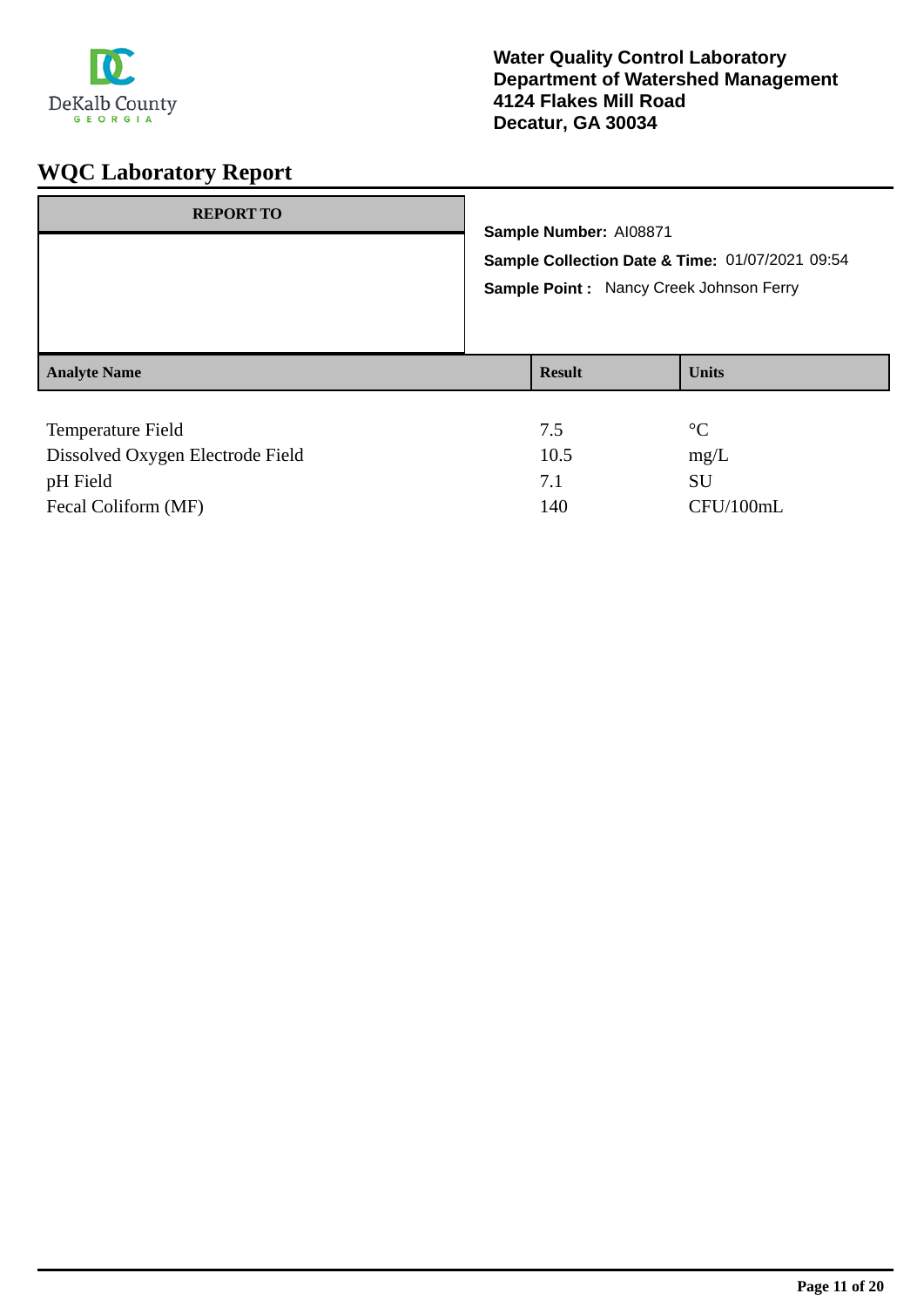

| <b>REPORT TO</b>                    | Sample Number: AI08872<br>Sample Collection Date & Time: 01/07/2021 09:22<br>Sample Point : N. Fork Peachtree Pleasantdale |                         |                 |
|-------------------------------------|----------------------------------------------------------------------------------------------------------------------------|-------------------------|-----------------|
|                                     |                                                                                                                            |                         |                 |
| <b>Analyte Name</b>                 |                                                                                                                            | <b>Result</b>           | <b>Units</b>    |
|                                     |                                                                                                                            |                         |                 |
| Temperature Field                   |                                                                                                                            | 8.0                     | $\rm ^{\circ}C$ |
| $D' = 1$ $D = 10$ $D = 11$ $D = 11$ |                                                                                                                            | $\Omega$ $\overline{a}$ | $\sqrt{ }$      |

| Dissolved Oxygen Electrode Field | 97  | mg/L      |
|----------------------------------|-----|-----------|
| pH Field                         |     | SU.       |
| Fecal Coliform (MF)              | 220 | CFU/100mL |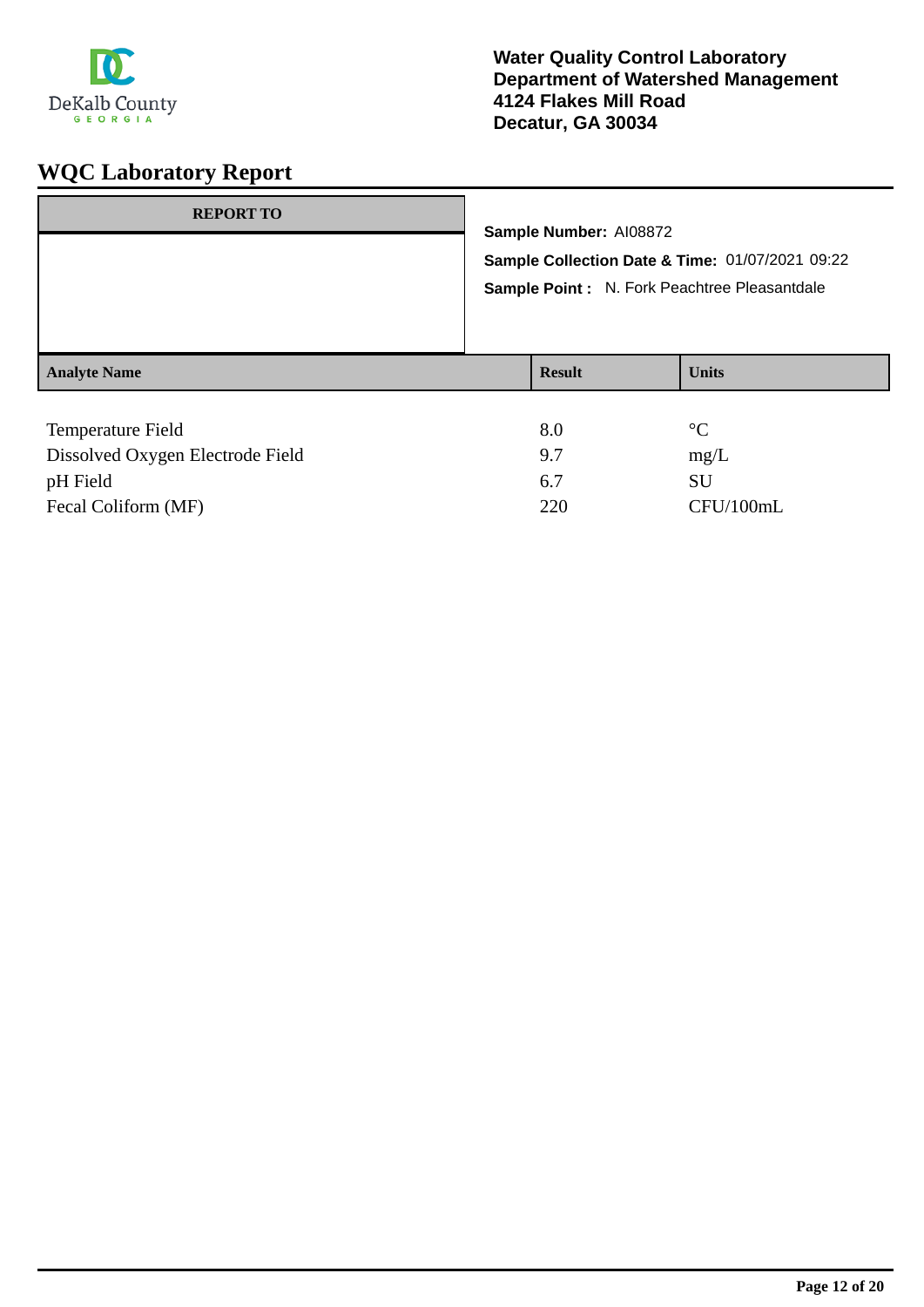

| <b>REPORT TO</b>                                          | Sample Number: AI08873<br>Sample Collection Date & Time: 01/07/2021 10:15<br>Sample Point: N. Fork Peachtree Plaster Road |               |                                                                |
|-----------------------------------------------------------|---------------------------------------------------------------------------------------------------------------------------|---------------|----------------------------------------------------------------|
| <b>Analyte Name</b>                                       |                                                                                                                           | <b>Result</b> | <b>Units</b>                                                   |
| Temperature Field<br>$\Gamma = 1 \cap 1$ 'f $\Lambda$ IEV |                                                                                                                           | 8.3<br>100    | $\rm ^{\circ}C$<br>$\sqrt{N}$ $\sqrt{N}$ $\sqrt{N}$ $\sqrt{N}$ |

| Temperature Field                |     | $\mathcal{C}$ |
|----------------------------------|-----|---------------|
| Fecal Coliform (MF)              | 180 | CFU/100mL     |
| Dissolved Oxygen Electrode Field | 97  | $m\Omega/L$   |
| pH Field                         |     | SU            |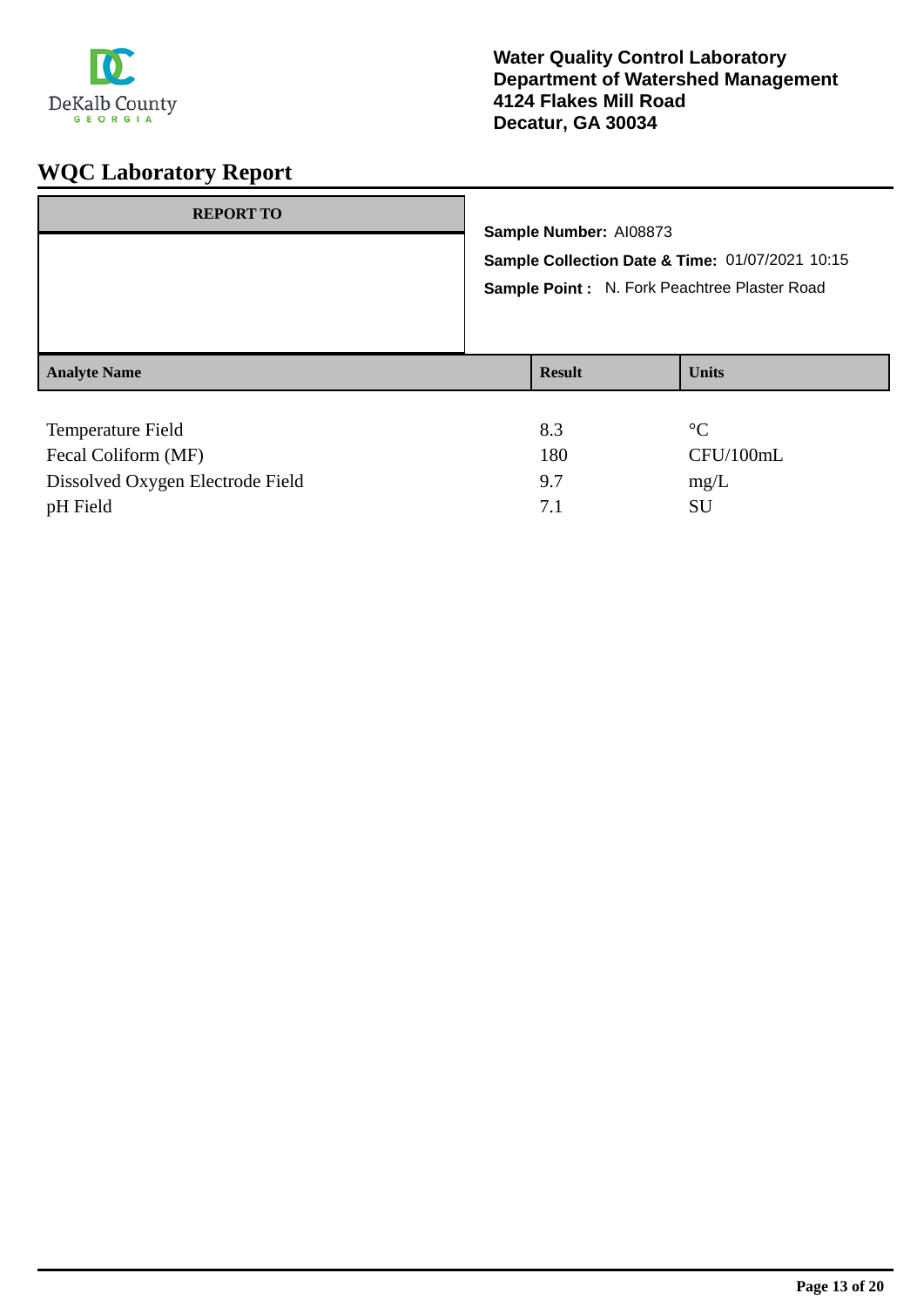

| <b>REPORT TO</b>         |  | Sample Number: AI08874<br>Sample Collection Date & Time: 01/07/2021 10:30<br>Sample Point: N. Fork Peachtree Creek HWY23 |              |
|--------------------------|--|--------------------------------------------------------------------------------------------------------------------------|--------------|
|                          |  |                                                                                                                          |              |
| <b>Analyte Name</b>      |  | <b>Result</b>                                                                                                            | <b>Units</b> |
| <b>Temperature Field</b> |  | 8.5                                                                                                                      | $^{\circ}C$  |

| Dissolved Oxygen Electrode Field | 10.5 | mg/L      |
|----------------------------------|------|-----------|
| pH Field                         |      | SU        |
| Fecal Coliform (MF)              | 250  | CFU/100mL |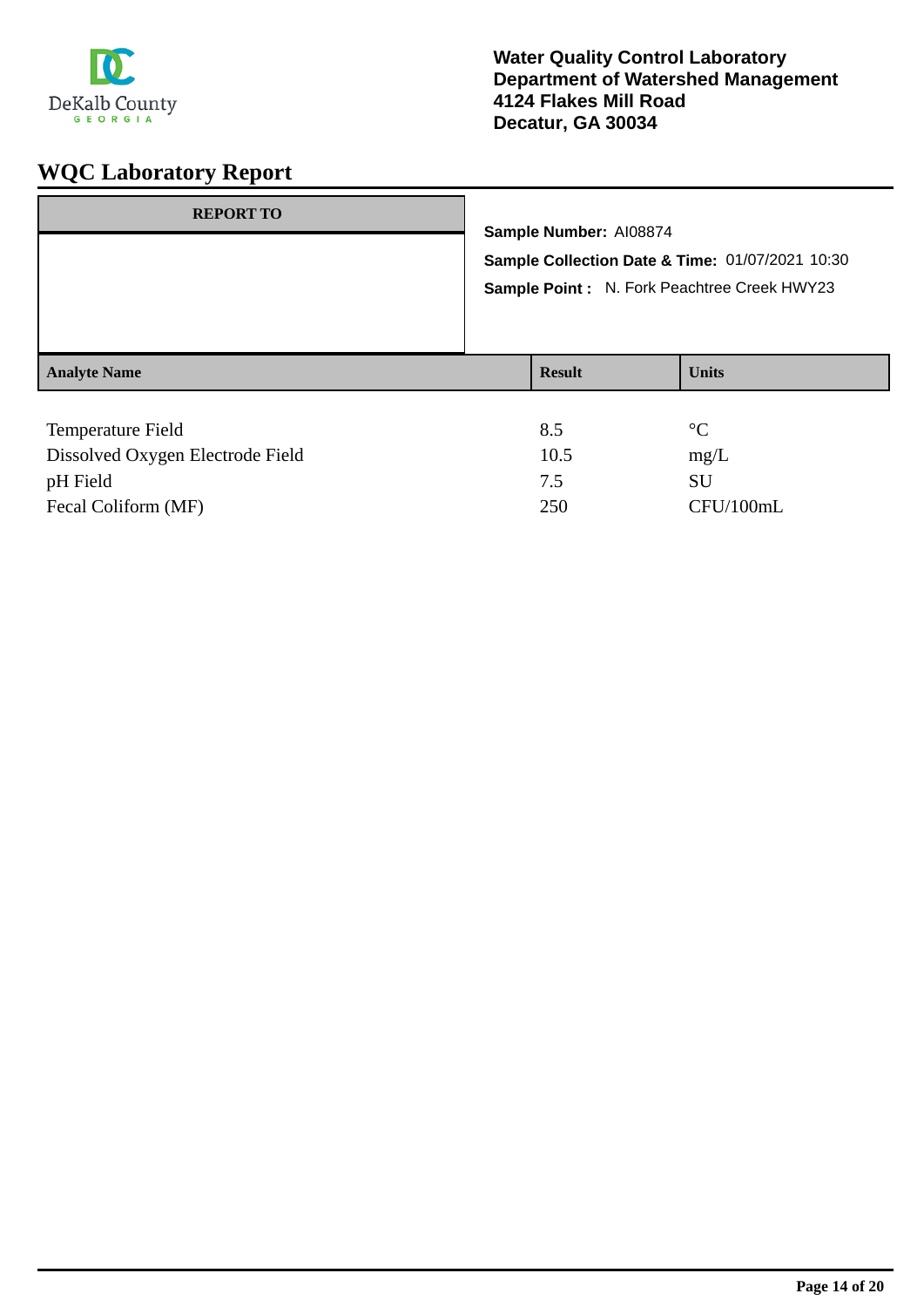

| <b>REPORT TO</b>                 |                                                                                                                           |                 |                 |  |
|----------------------------------|---------------------------------------------------------------------------------------------------------------------------|-----------------|-----------------|--|
|                                  | Sample Number: AI08875<br>Sample Collection Date & Time: 01/07/2021 10:45<br>Sample Point: S Fork Peachtree Creek Johnson |                 |                 |  |
|                                  |                                                                                                                           |                 |                 |  |
|                                  |                                                                                                                           |                 |                 |  |
| <b>Analyte Name</b>              |                                                                                                                           | <b>Result</b>   | <b>Units</b>    |  |
|                                  |                                                                                                                           |                 |                 |  |
| Temperature Field                |                                                                                                                           | 8.5             | $\rm ^{\circ}C$ |  |
| Dissolved Oxygan Flectrode Field |                                                                                                                           | 10 <sub>5</sub> | ma/L            |  |

| Dissolved Oxygen Electrode Field | 10.5 | mg/L      |
|----------------------------------|------|-----------|
| pH Field                         | 7 Q  | SU        |
| Fecal Coliform (MF)              | 4900 | CFU/100mL |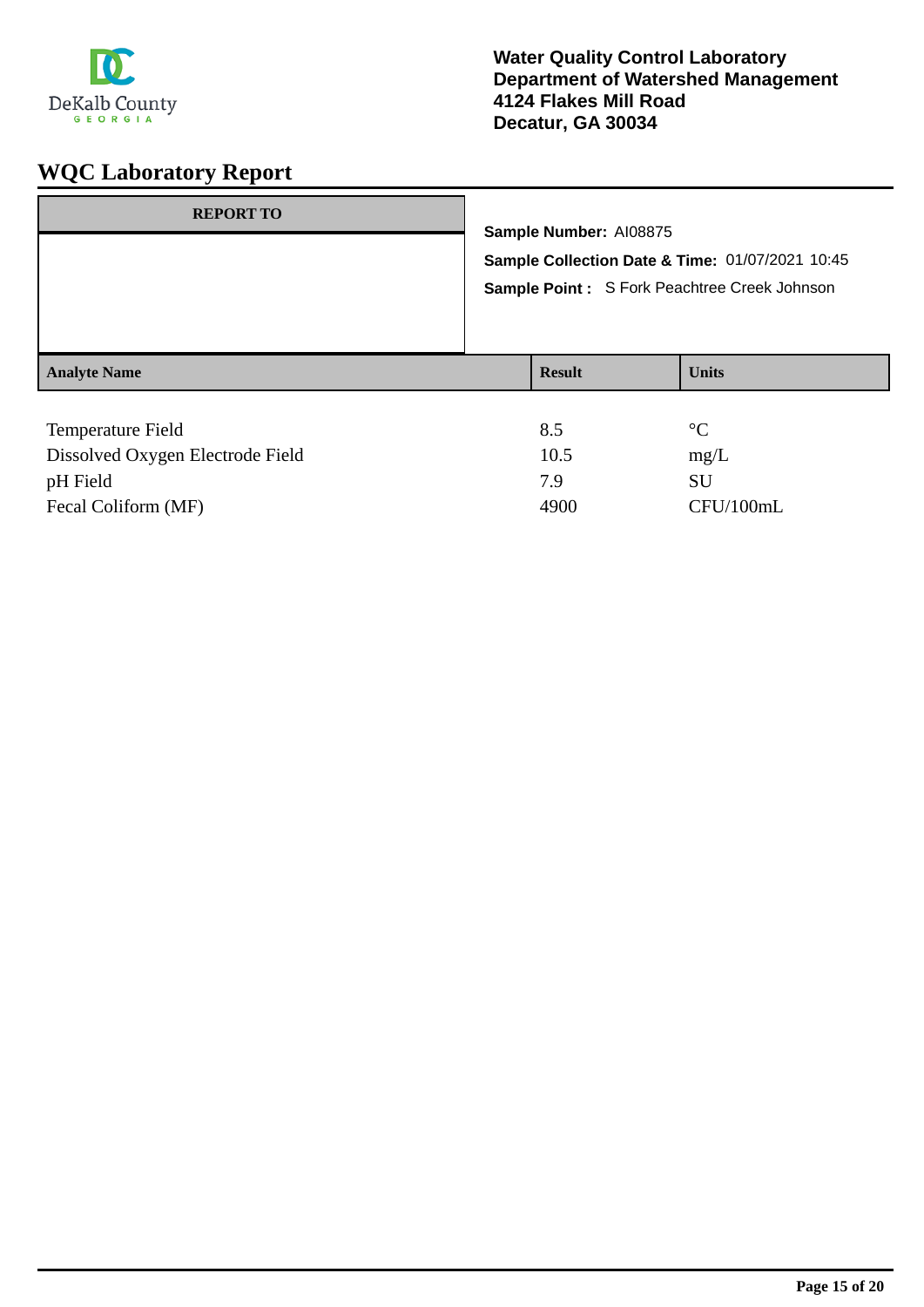

| <b>REPORT TO</b>    |                                                                                                                          |               |                 |
|---------------------|--------------------------------------------------------------------------------------------------------------------------|---------------|-----------------|
|                     | Sample Number: AI08876<br>Sample Collection Date & Time: 01/07/2021 08:58<br>Sample Point: S. Fork Peachtree Ck: Casa Dr |               |                 |
|                     |                                                                                                                          |               |                 |
|                     |                                                                                                                          |               |                 |
|                     |                                                                                                                          |               |                 |
|                     |                                                                                                                          |               |                 |
| <b>Analyte Name</b> |                                                                                                                          | <b>Result</b> | <b>Units</b>    |
|                     |                                                                                                                          |               |                 |
| Temperature Field   |                                                                                                                          | 9.8           | $\rm ^{\circ}C$ |
| Fecal Coliform (MF) |                                                                                                                          | 350           | CFU/100mL       |

Dissolved Oxygen Electrode Field 10.0 mg/L pH Field SU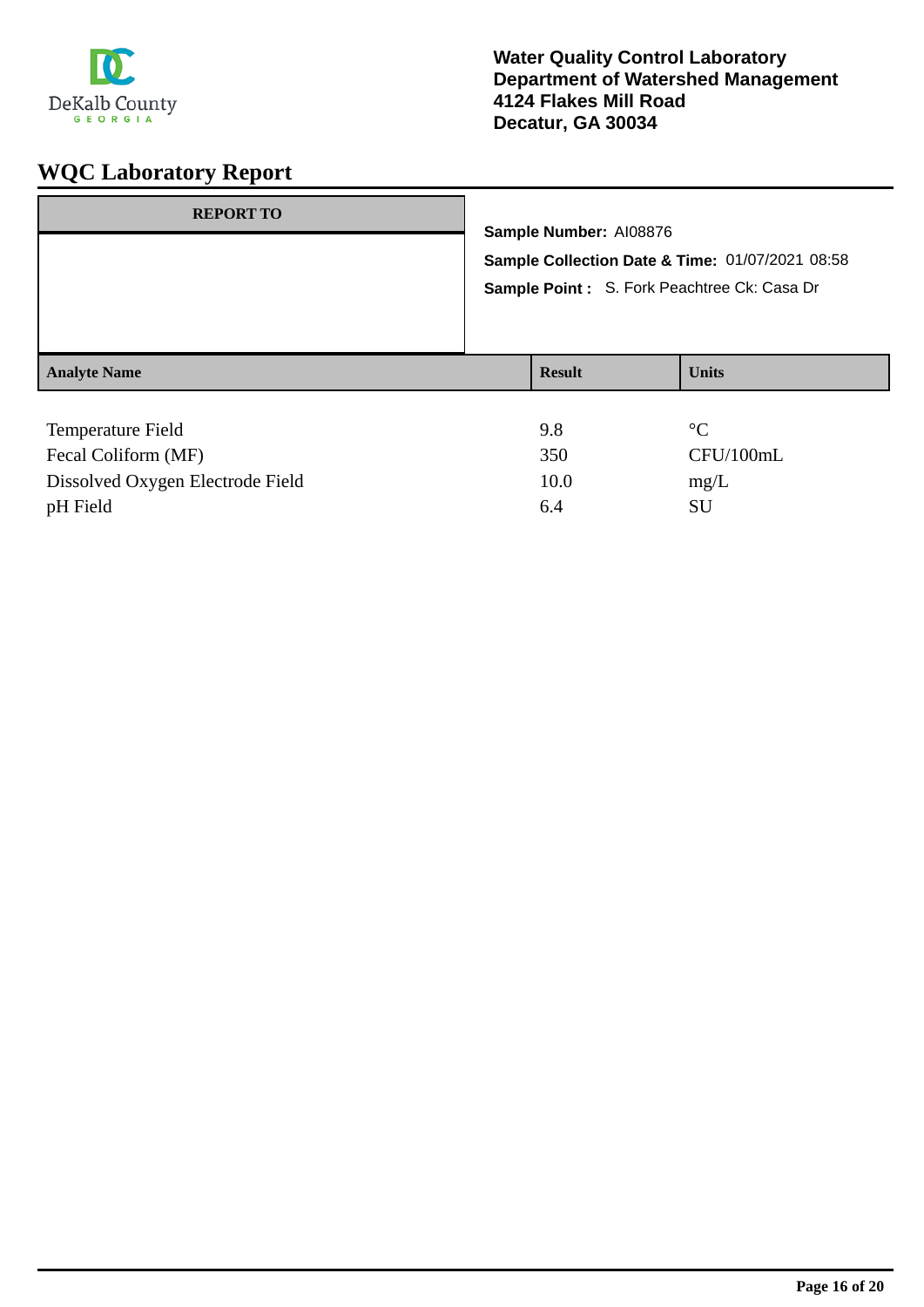

| <b>REPORT TO</b>                 | Sample Number: AI08888<br>Sample Collection Date & Time: 01/08/2021 09:10<br><b>Sample Point:</b> Fecal monitoring site on Hayden Quarry<br>Rd |  |                 |
|----------------------------------|------------------------------------------------------------------------------------------------------------------------------------------------|--|-----------------|
| <b>Analyte Name</b>              | <b>Result</b>                                                                                                                                  |  | <b>Units</b>    |
|                                  |                                                                                                                                                |  |                 |
| Temperature Field                | 8.2                                                                                                                                            |  | $\rm ^{\circ}C$ |
| pH Field                         | 6.9                                                                                                                                            |  | <b>SU</b>       |
| <b>Conductivity Field</b>        | 68.0                                                                                                                                           |  | umhos           |
| Fecal Coliform (MF)              | 380                                                                                                                                            |  | CFU/100mL       |
| Dissolved Oxygen Electrode Field | 10.6                                                                                                                                           |  | mg/L            |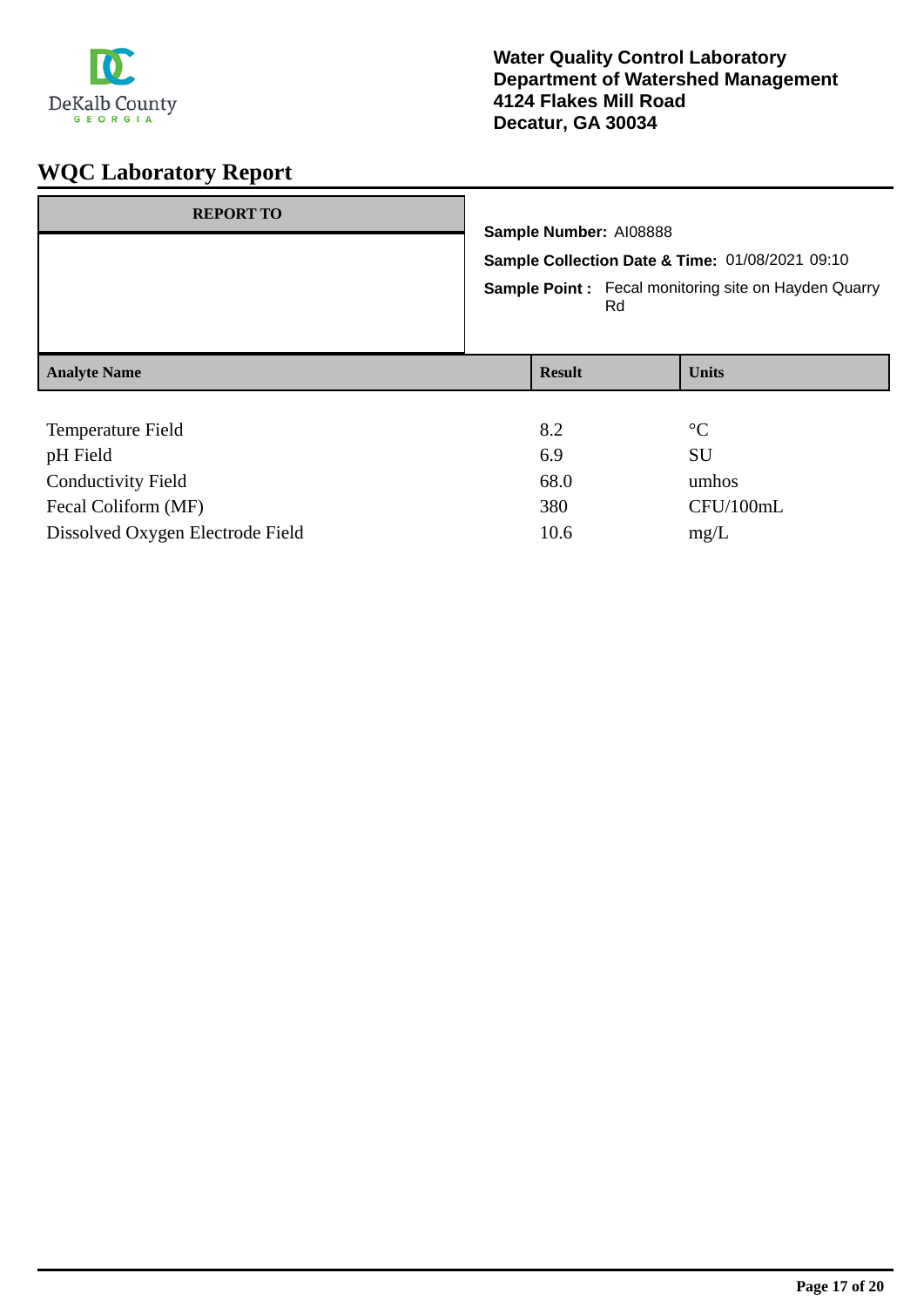

| <b>REPORT TO</b>    |                                                                                                                              |  |              |
|---------------------|------------------------------------------------------------------------------------------------------------------------------|--|--------------|
|                     | Sample Number: AI08889<br>Sample Collection Date & Time: 01/08/2021 09:25<br>Sample Point: Stephenson Creek at N. Goddard Rd |  |              |
|                     |                                                                                                                              |  |              |
|                     |                                                                                                                              |  |              |
| <b>Analyte Name</b> | <b>Result</b>                                                                                                                |  | <b>Units</b> |
| Fecal Coliform (MF) | 440                                                                                                                          |  | CFU/100mL    |

| TTV  | $U$ $U$ is $U$ |
|------|----------------|
| 8.5  | $^{\circ}C$    |
| 6.7  | SU             |
| 38.5 | umhos          |
| 10.4 | mg/L           |
|      |                |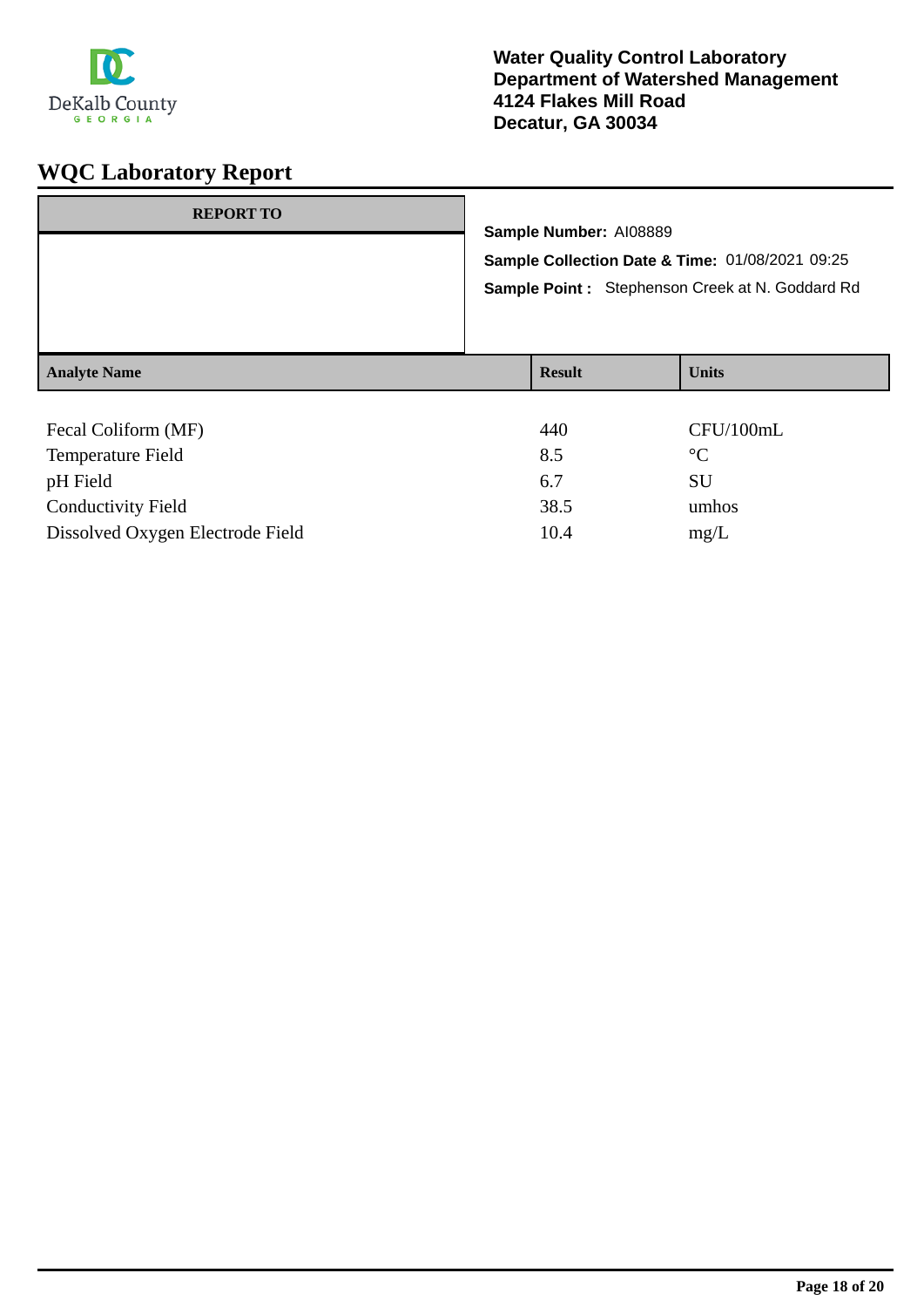

## **Water Quality Control Laboratory Department of Watershed Management 4124 Flakes Mill Road Decatur, GA 30034**

| <b>REPORT TO</b>    |                                                                                                                 | Sample Number: AI08890 |              |
|---------------------|-----------------------------------------------------------------------------------------------------------------|------------------------|--------------|
|                     | Sample Collection Date & Time: 01/08/2021 09:50<br><b>Sample Point:</b> Fecal monitoring site at Antebellum Dr. |                        |              |
| <b>Analyte Name</b> |                                                                                                                 | <b>Result</b>          | <b>Units</b> |

| Turbidity - Field                | 8.0  | <b>NTU</b>      |
|----------------------------------|------|-----------------|
| Dissolved Oxygen Electrode Field | 10.1 | mg/L            |
| Fecal Coliform (MF)              | 330  | CFU/100mL       |
| <b>Conductivity Field</b>        | 71   | umhos           |
| <b>Temperature Field</b>         | 7.9  | $\rm ^{\circ}C$ |
| pH Field                         | 6.4  | <b>SU</b>       |